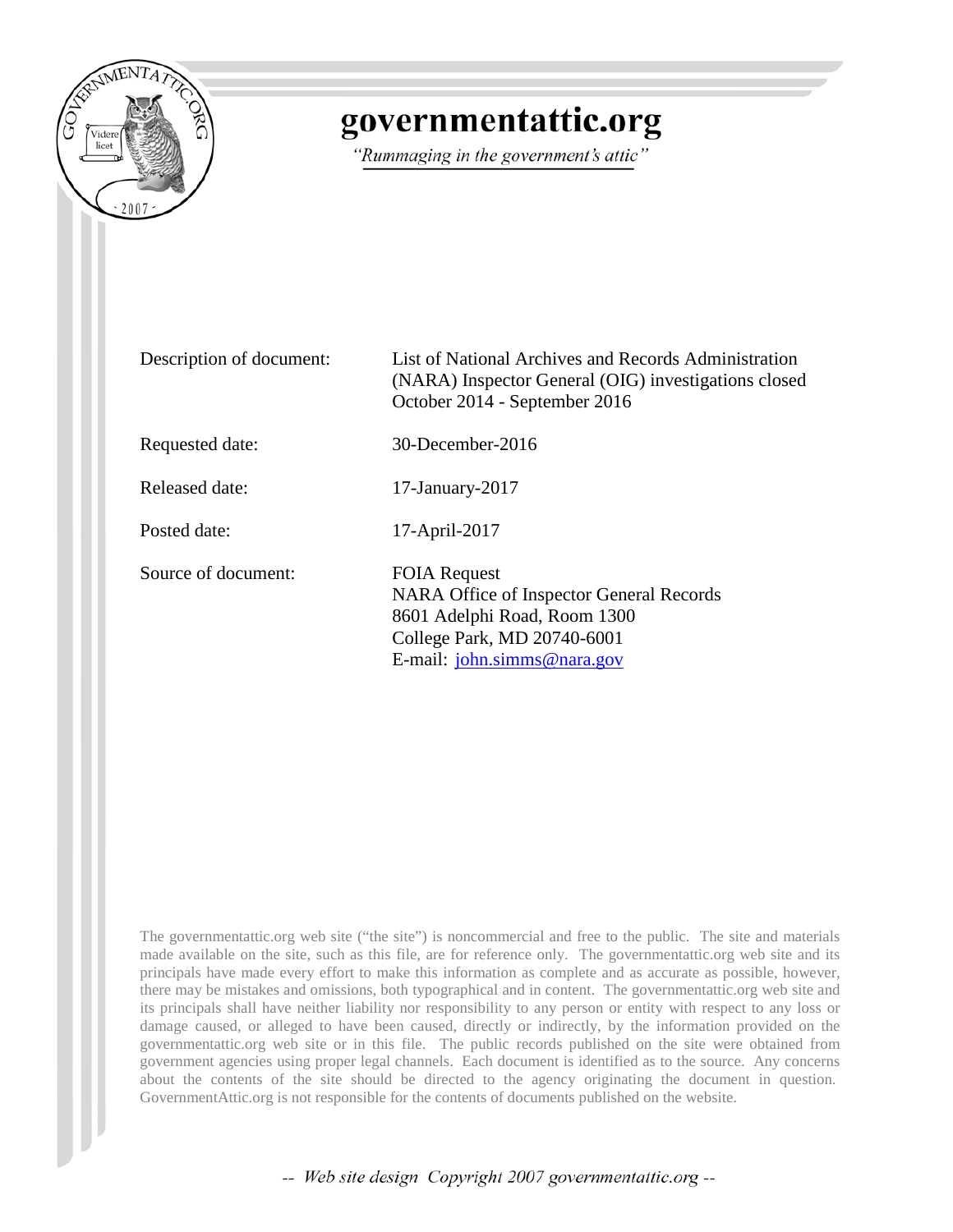

#### OFFICE *of*  INSPECTOR GENERAL

January 17, 2017

Via email

Re: Request for Information on Closed Investigations (NARA OIG FOIA 17-06)

This letter is in response to your letter, received December 30, 2016 requesting a "copy or printout of the list of NARA OIG investigations closed during calendar year 2015 and calendar year 2016." The National Archives and Records Administration (NARA) Office of Inspector General (OIG) does not regularly keep or produce such a record. However, I was able to locate lists created covering fiscal years 2015 and 2016, covering the frame from October 1, 2014 to September 30, 2016. These lists are attached. Please note the case numbering system changed during this time frame.

If you have a dispute with this response, you may contact the OIG's FOIA Public Liaison, James Springs, for assistance at:

National Archives and Records Administration Office of Inspector General 8601 Adelphi Road, Room 1300 College Park, MD 20740-6001 (301) 837-3018 james.springs@nara.gov

If you are unable to resolve your FOIA dispute through the FOIA Public Liaison, the Office of Government Information Services (OGIS), the Federal FOIA Ombudsman's office, offers mediation services to help resolve disputes between FOIA requesters and Federal agencies. The contact information for OGIS is:

NATIONAL ARCHIVES *and*  RECORDS ADMINISTRATION 8601 ADELPHI ROAD. ROOM 1300 COLLEGE PARK, MD 20740-6001 *www.archives.gov*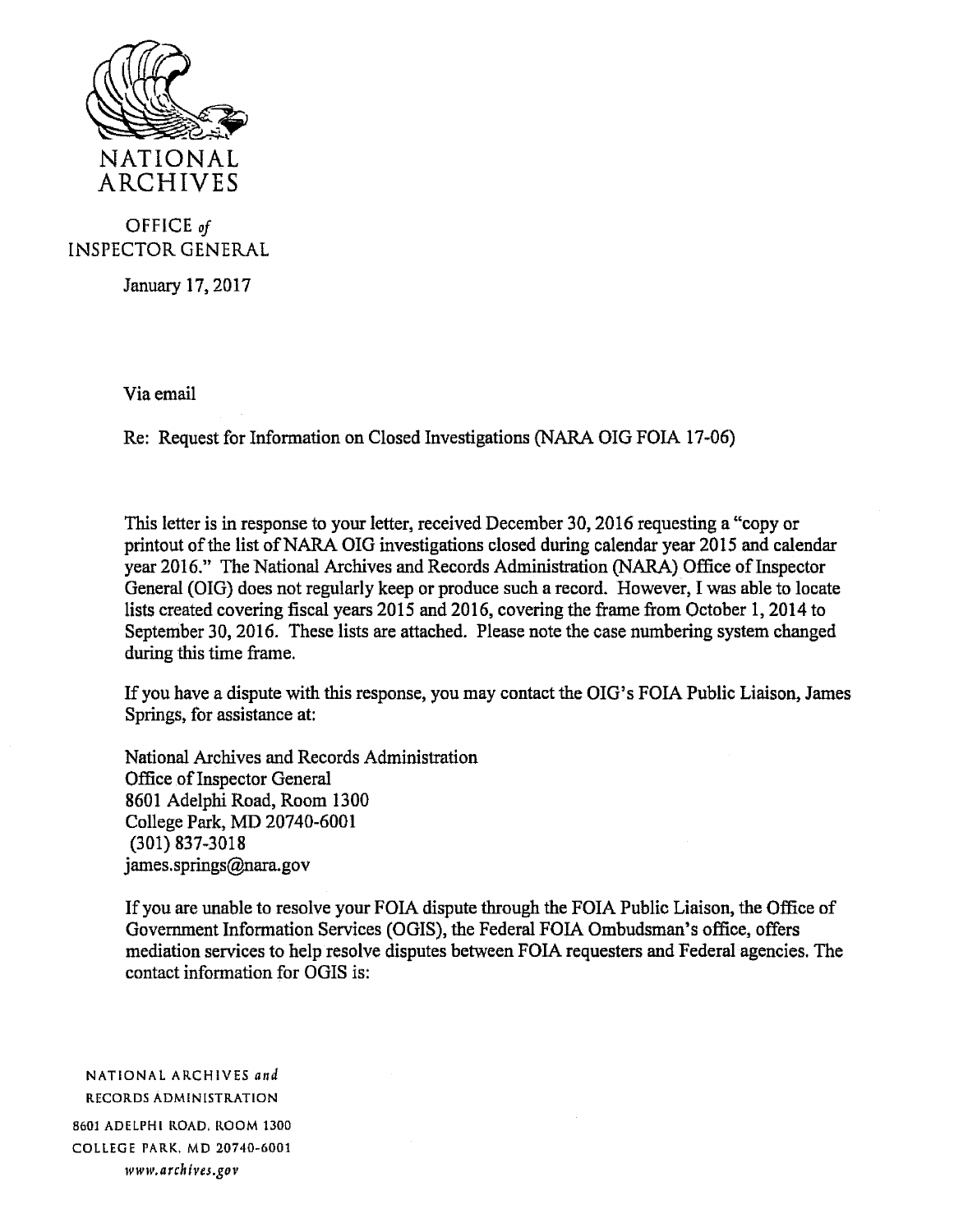Office of Government Information Services National Archives and Records Administration 8601 Adelphi Road-OGIS College Park, MD 20740-6001 ogis@nara.gov ogis.archives.gov 202-741-5770 or 1-877-684-6448

Finally, in accordance with Department of Justice guidance, I would also like to notify you that Congress excluded three discrete categories of law enforcement and national security records from the requirements of the FOIA. *See* 5 U.S.C. 552(c) (2006 & Supp. IV 2010). This response is limited to those records that are subject to the requirements of the FOIA. This is a standard notification given to all our requesters and should not be taken as an indication excluded records do, or do not, exist.

If you have any questions, you may contact me at 301-837-1966 or john.simms@nara.gov. Thank you for contacting the NARA OIG.

Sincerely,

Sm

John Simms Counsel to the Inspector General Office of Inspector General National Archives and Records Administration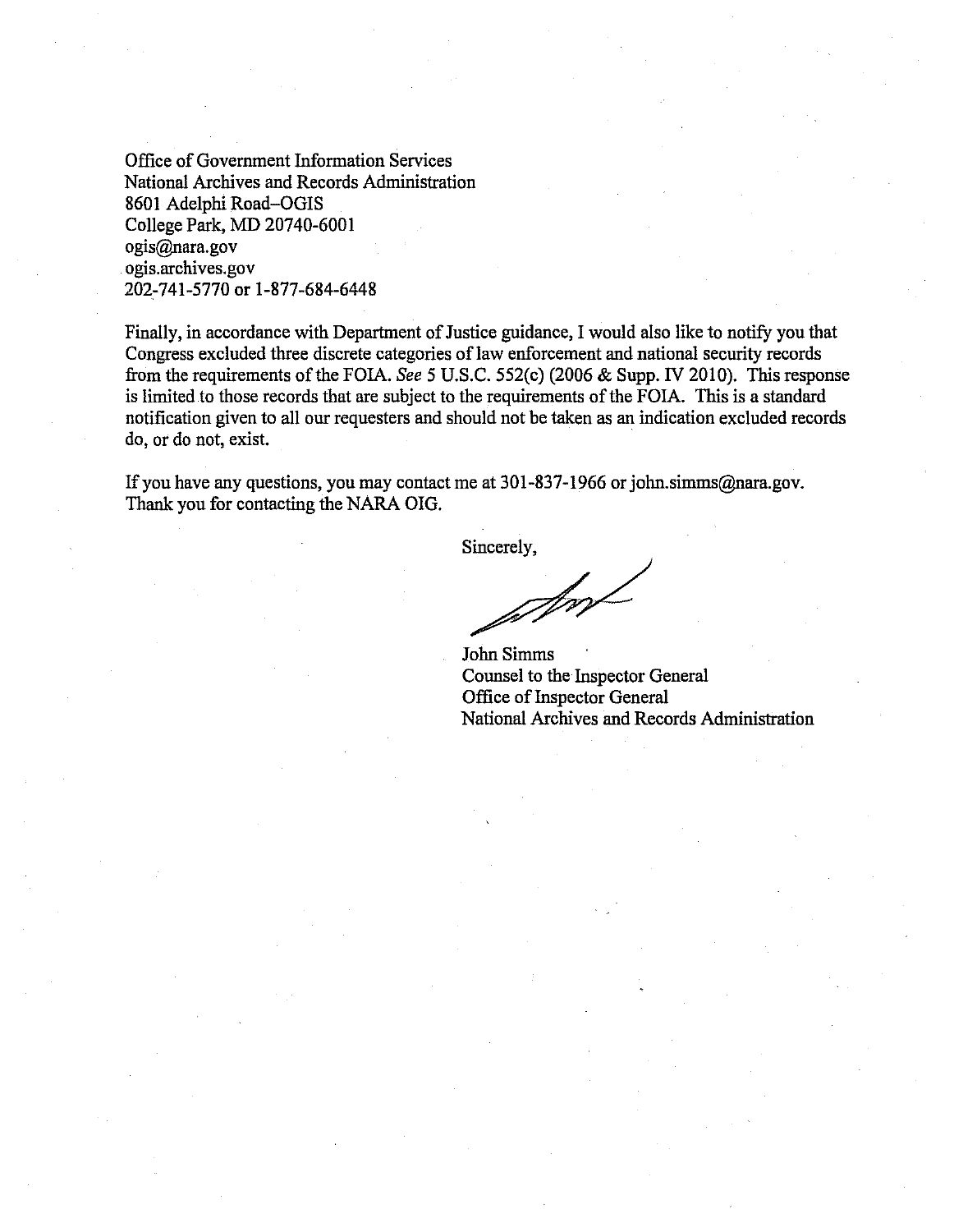## **NARA OIG Investigations and Complaints Closed from October 1, 2014 to March 31, 2015**

| <b>Number</b>   | <b>Allegation Description</b>                                                        | <b>Date Closed</b> | <b>Current Status</b>                                                             |
|-----------------|--------------------------------------------------------------------------------------|--------------------|-----------------------------------------------------------------------------------|
| 14-0037-C       | <b>ART-Painting Potentially Missing</b><br>from a Presidential Library               |                    | <b>Closed Pending Closed Pending -</b><br>Referred to NARA for                    |
| 12-0013-1       | <b>ART- Missing Eva Braun Original</b><br>Home Movie Reels                           |                    | 06Nov2014 Closed Final                                                            |
| 14-0001-1       | <b>Archival Recovery Intelligence</b><br>Initiative FY 2014                          |                    | 21Oct2014 Closed Final                                                            |
| 14-0005-1       | <b>Computer Forensic Support</b>                                                     |                    | 27Oct2014 Closed Final                                                            |
| 14-0014-1       | <b>ART-Andrew Jackson Signed</b><br><b>Presidential Pardon</b>                       |                    | 05Nov2014 Closed Final                                                            |
| $13 - 0001 - 1$ | <b>ART-Customs Collector for Port of</b><br>Philadelphia, 1806                       |                    | 05Nov2014 Closed Final                                                            |
| 13-0009-1       | <b>ART - 1865 Custer Weekly Effective</b><br>Report                                  |                    | 23Oct2014 Closed Final                                                            |
| $14 - 0009 - 1$ | <b>ART-Document From Pennsylvania</b><br><b>Civil War Prize Case File</b>            |                    | 16Jan2015 Closed Final                                                            |
| $13 - 0003 - 1$ | <b>ART - Letters Missing from</b>                                                    |                    | 16Jan2015 Closed Final                                                            |
| $14 - 0018 - 1$ | Investigation Related to NARA OIG<br>Cold Case of Theft from Presidential<br>Library |                    | 26Mar2015 Closed Final                                                            |
| $15 - 0001 - 1$ | Qui Tam Assistance to Another<br>Entity                                              |                    | 26Mar2015 Closed Final                                                            |
| $15 - 0002 - 1$ | <b>NARA Employees Bypassing Exit</b><br>Screening Checkpoint                         |                    | 31Mar2015 Closed Final                                                            |
| $11 - 0002 - 1$ | <b>ART - Theft of Historic Sound</b><br>Recordings                                   |                    | 20Oct2014 Closed Final                                                            |
|                 | 15-0010-C ART-Presidential Seal For Sale                                             |                    | 26Jan2015 Closed Final - Referred to<br><b>Other Entity</b>                       |
|                 | 15-0012-C ART-WPA Painting For Sale By<br>Auction                                    |                    | 02Feb2015 Closed Final - Referred to<br><b>Other Entity</b>                       |
|                 | 15-0004-C ART-Hotline Complaint Involving<br>Possession of 1800s USCS Records        |                    | 04Mar2015 Closed Final - Referred to<br>NARA for Info. Only; No<br>Response Regd. |
|                 | 14-0011-C Potential Research Company<br>Misconduct                                   |                    | 16Mar2015 Closed Final - Rtd Action<br>Complete                                   |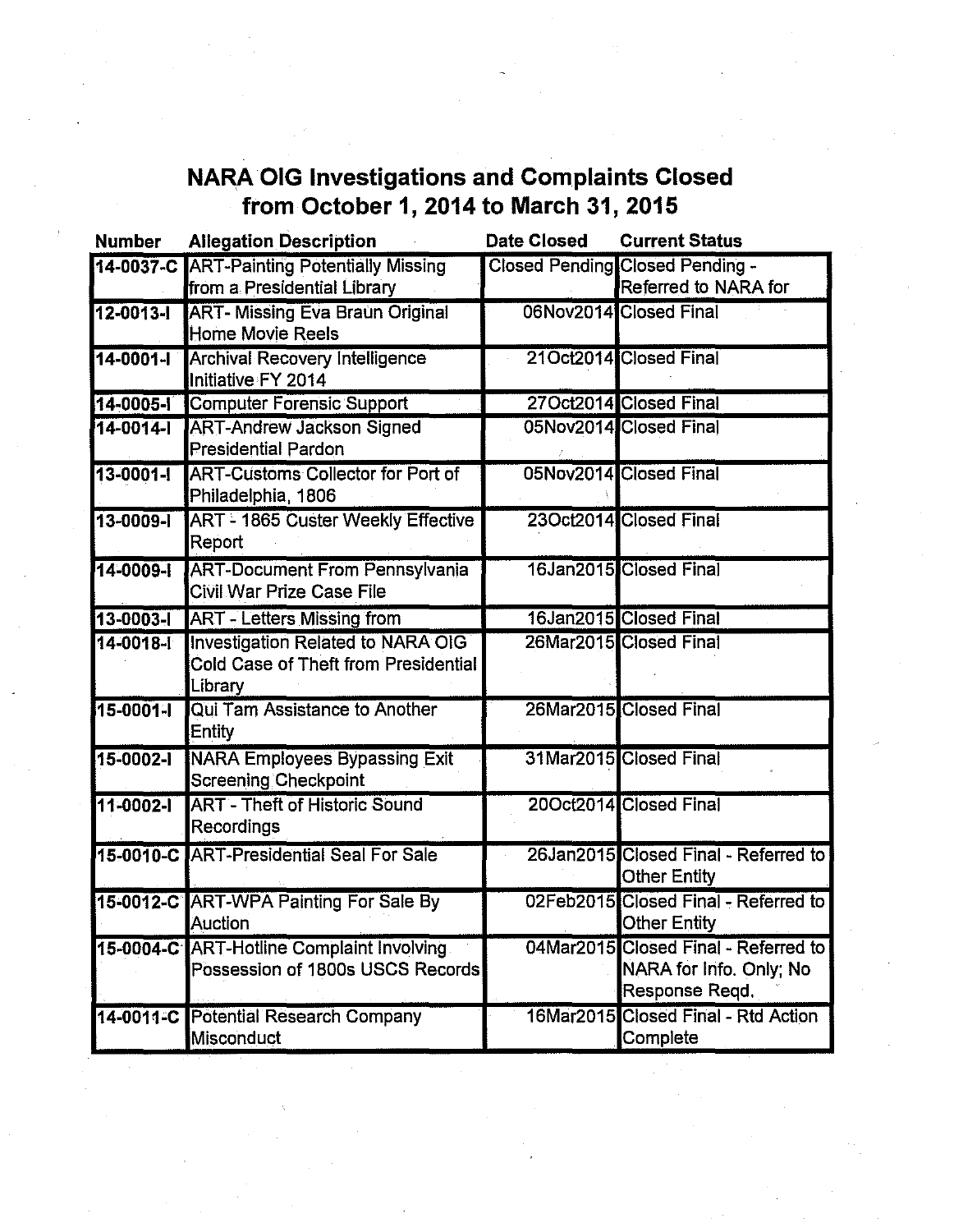### **NARA OIG Investigations and Complaints Closed from October 1, 2014 to March 31, 2015**

| 14-0001-C Removal of Materials Relating to<br>Polar Explorer                                      | 30Mar2015 Closed Final - Rtd Action<br>Complete       |
|---------------------------------------------------------------------------------------------------|-------------------------------------------------------|
| 14-0027-C ART-President Millard Fillmore<br><b>Signed Pardon</b>                                  | 21Oct2014 Closed - Complaint to File<br>- No Referral |
| 14-0031-C ART-Missing Pages From Chicago<br><b>Civil Case File</b>                                | 22Oct2014 Closed - Complaint to File<br>- No Referral |
| 14-0036-C Veterans Records Request<br>Inaccurate                                                  | 27Oct2014 Closed - Complaint to File<br>- No Referral |
| 14-0042-C NARA Student Employee Not Paid<br>Properly                                              | 28Oct2014 Closed - Complaint to File<br>- No Referral |
| 15-0001-C Unauthorized Disclosure of Federal<br><b>Employee Personnel File</b>                    | 22Oct2014 Closed - Complaint to File<br>- No Referral |
| 15-0003-C Alleged Alteration of Federal<br>Records                                                | 22Oct2014 Closed - Complaint to File<br>- No Referral |
| 15-0007-C Drugs Discovered by NARA Staff in<br>Records                                            | 28Oct2014 Closed - Complaint to File<br>- No Referral |
| 15-0005-C Employee Misconduct - Misuse of<br>Position Involving Gifts and Travel                  | 27Jan2015 Closed - Complaint to File<br>- No Referral |
| 15-0008-C ART-Auction for a 1864 Civil War<br><b>Muster Roll</b>                                  | 27Jan2015 Closed - Complaint to File<br>- No Referral |
| 15-0014-C ART-Quartermaster Report Signed<br>By Major General George A. Custer<br>(November 1865) | 02Feb2015 Closed - Complaint to File<br>- No Referral |
| 15-0013-C ART-U.S. Army Historical<br>Monograph                                                   | 02Feb2015 Closed - Complaint to File<br>- No Referral |
| 15-0011-C Original Document Found in Private<br>Researcher Scanner Left Overnight<br>at NARA      | 24Mar2015 Closed - Complaint to File<br>- No Referral |
| 15-0017-C Contractor Accused of Fraud<br>Unrelated to NARA                                        | 24Mar2015 Closed - Complaint to File<br>- No Referral |
| 14-0040-C Time and Attendance Fraud                                                               | 31Mar2015 Closed - Complaint to File<br>- No Referral |
| 15-0009-C ART-NARA Employee Copying<br>Records For Fee                                            | 05Nov2014 Closed - Complaint to File<br>- No Referral |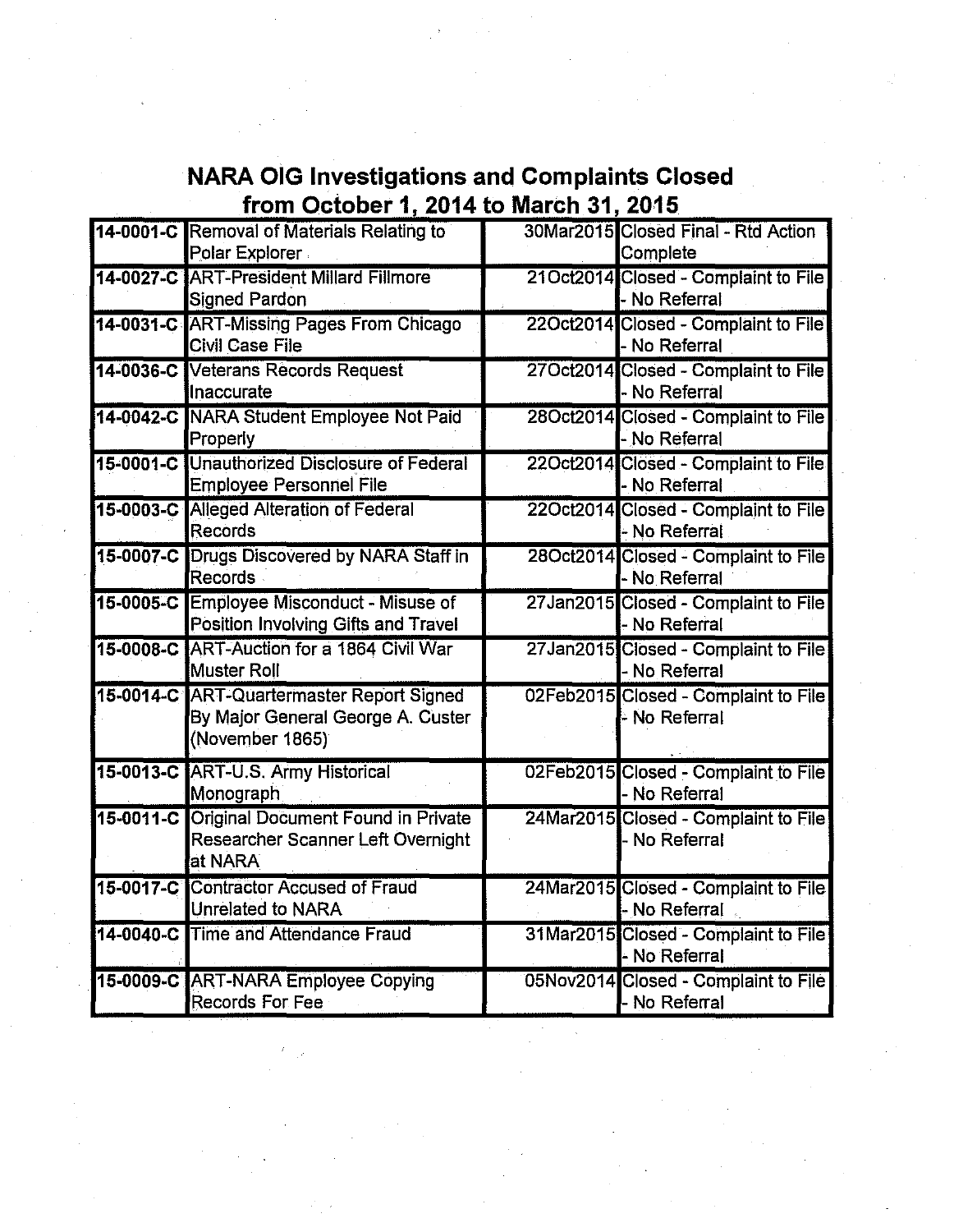### **NARA OIG Investigations Closed from March 1, 2015 to March 31, 2016**

| <b>Case Number</b> | <b>Allegation</b>                                             | <b>Disposition</b> | <b>Closed</b> |
|--------------------|---------------------------------------------------------------|--------------------|---------------|
|                    |                                                               |                    |               |
| $10-0001-I$        | Contract Fraud                                                | Substantiated      | 5/13/2015     |
| $12 - 0020 - I$    | <b>Records Missing</b>                                        | Substantiated      | 9/17/2015     |
| 12-0022-1          | Records Discovered Abandoned in Woods                         | Substantiated      | 5/5/2015      |
| 13-0006-1          | <b>Contract Fraud</b>                                         | Substantiated      | 7/28/2015     |
| 13-0017-I          | Theft of Cash by NARA Employee                                | Substantiated      | 7/24/2015     |
| $13 - 0019 - I$    | <b>Archival Security Assessment</b>                           | Substantiated      | 5/8/2015      |
| $13 - 0020 - 1$    | <b>Stolen Sound Records</b>                                   | Substantiated      | 9/1/2005      |
| 14-0008-1          | <b>NARA Documents on Sale on eBay</b>                         | Substantiated      | 6/25/2015     |
| 14-0010-I          | Computer Misuse: Pornography                                  | Substantiated      | 5/13/2015     |
| $14 - 0011 - I$    | <b>Missing Laptop Computers</b>                               | Substantiated      | 5/13/2015     |
| 14-0012-1          | <b>Employees Allowed Researchers After-Hours Stack Access</b> | Unsubstantiated    | 5/13/2015     |
| $14 - 0015 - 1$    | Theft of Records                                              | Substantiated      | 6/25/2015     |
| 14-0016-I          | <b>Contract Fraud</b>                                         | Substantiated      | 6/17/2015     |
| $14 - 0017 - I$    | Attempted Theft by Researcher                                 | Substantiated      | 10/15/2015    |
| 14-0018-1          | <b>Stolen Records</b>                                         | Substantiated      | 3/26/2015     |
| $15 - 0001 - 1$    | Contract Fraud                                                | Substantiated      | 3/26/2015     |
| $15 - 0002 - 1$    | <b>Employees Bypassing Security Checkpoint</b>                | Substantiated      | 3/31/2015     |
| $15 - 0003 - I$    | <b>Improper Hiring Practice</b>                               | Unsubstantiated    | 7/28/2015     |
| 15-0005-1          | <b>Contractor Destroyed Records</b>                           | Substantiated      | 2/3/2016      |
| 15-0010-I          | <b>Sensitive Information Leak</b>                             | Substantiated      | 1/14/2016     |
| 15-0011-I          | Employee Secretly Recorded Workplace Conversation             | Substantiated      | 12/4/2015     |
| $15 - 0013 - 1$    | <b>Time and Attendance Fraud</b>                              | Substantiated      | 3/15/2016     |
| NARA-MIL-16-0009-I | Managerial Misconduct: Harassment and Disparate               | Unsubstantiated    | 1/11/2016     |
| NARA-RS-16-0077-I  | Unauthorized Access to Researcher PII                         | Substantiated      | 4/7/2016      |